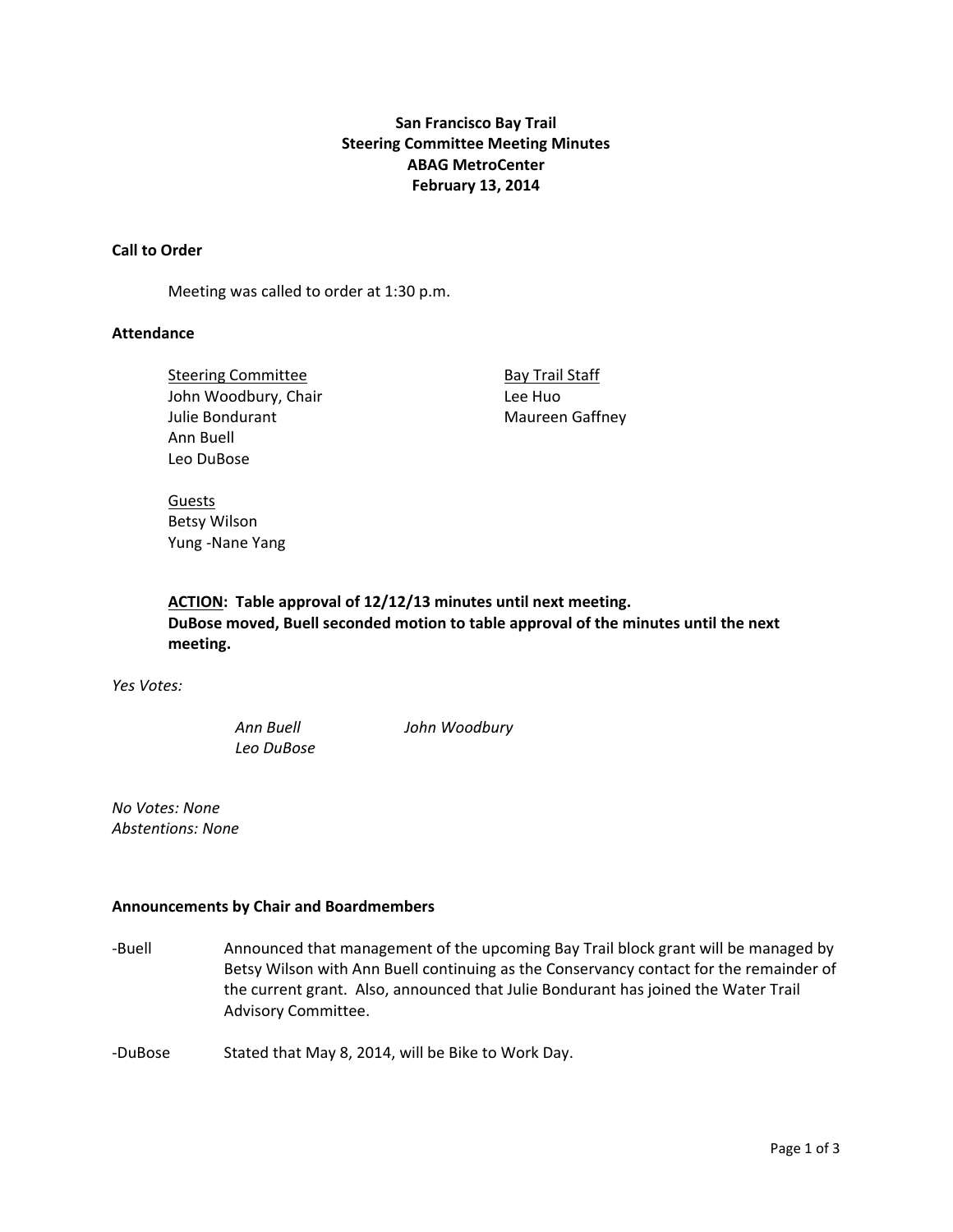#### **Staff Announcements**

- ‐Gaffney Bay Trail worked with Greenbrae Corridor Interchange Project to include Bay Trail in project. Funding for that project as well as a bike path on Richmond‐San Rafael Bridge was included in the staff recommendation and will go to MTC Commission for a vote in April 2014.
- ‐Huo There is a proposal for a northern alignment of the Bay Trail approach to the Richmond‐ San Rafael Bridge in Richmond. The preferred alignment developed by Richmond is on the southern corridor. Bay Trail will be meeting with stakeholders to discuss these proposed alignments.

#### **Guest Announcements**

‐Wilson Announced that block grant #5 will go to the Conservancy Board on May 29, 2014, in Sacramento.

## **Bay Trail Grant Program Review Criteria**

Maureen provided an overview of the proposed changes to the Bay Trail Grant Program Review Criteria. The Committee and Staff discussed the merits of and need for including sea level rise and greenhouse gas emissions as a part of the Bay Trail Grant Program Review Criteria. The Committee also discussed the difficulty and potential costs to grant applicants of complying with the sea level rise and greenhouse gas emissions analysis requirements of the Bay Trail grant program. Woodbury suggested developing a simple template that grantees could use to comply with the greenhouse gas emissions analysis requirement. Huo suggested having an agenda item at the next Steering Committee meeting to discuss how to assist grantees fulfill the sea level rise and greenhouse gas emissions requirements by simplifying the process.

**ACTION: DuBose moved, Buell seconded the motion to continue the Bay Trail Grant Program Review Criteria item to the next meeting with direction for staff to remove the sea level rise/greenhouse gas emissions criteria from the score sheets and modify the grant application to have new sections that specifically ask applicants to address sea level rise/greenhouse gas emissions and ADA. As part of the motion, the Committee also directed staff to include a discussion on how to assist applicants/grantees to fulfill the sea level rise/greenhouse gas emissions analysis requirements at the next Steering Committee meeting. The vote was approved unanimously.** 

*Yes Votes:*

*Julie Bondurant John Woodbury Ann Buell Leo DuBose*